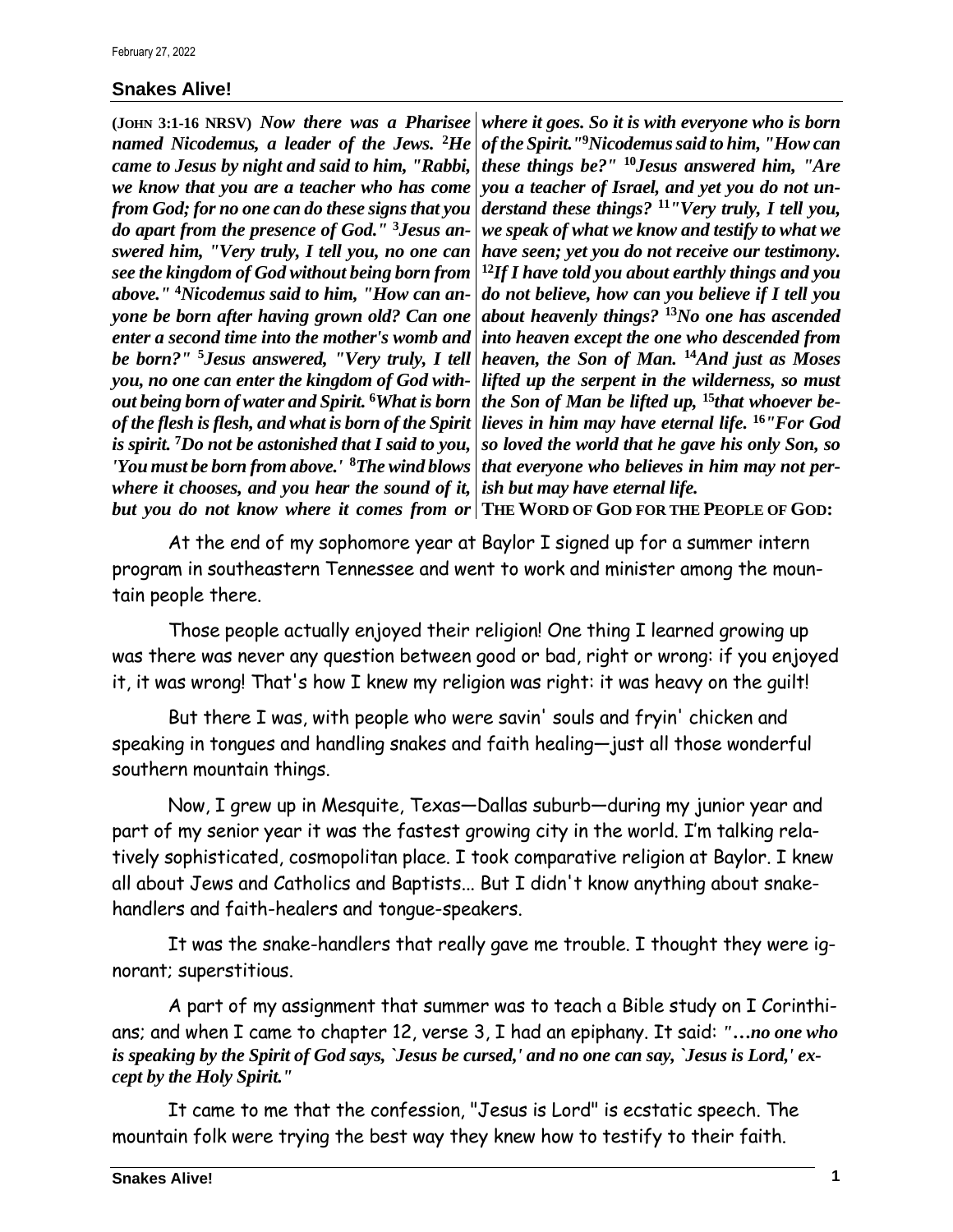## February 27, 2022

When I realized that, I found I could listen to them, and I discovered they didn't call themselves "snake-handlers". They just called themselves, "Christians".

But they had stumbled onto a passage over in Mark's Gospel that really turned them on: a verse they could use to **prove** who was a real Christian and who wasn't: *if you could take 'em outta' the box, handle 'em, and put 'em back, you got it. If you can't... No way. If you don't have faith to try, that's one thing. If you try and fail... Sorry 'bout that. There's only two kinds of people: the quick and the dead.*

But I had wasted most of the summer trying to write them off; amusing myself in that way that I had learned to do: making fun of people I didn't understand (as I have just demonstrated for a few minutes here. It's a nice way to handle your anxieties. It works for a little while.)

Fifteen years later the late Dr. James D. Glasse, President of Lancaster Theological Seminary, spoke at our church's General Assembly. He shared a very similar experience. His story helped put my story in perspective; in fact, I borrowed some of his colorful word pictures in telling my story just now. He said many people in the church really are "snake-handlers" at heart, in the sense that they're convinced they can tell who is a real Christian and who's not. The difference is: those mountain folk used real snakes, and we use what he called "spiritual snakes": those questions and riddles we throw at each other and say, "Here, Buster! Handle **that** one!" And if you can handle it to my pre-determined satisfaction, you're O.K.

The text this morning is one of the most familiar in the New Testament; and verse 16 is, without a doubt, the most familiar verse in the Bible. But I've said before, familiarity is not always a blessing. Sometimes it's a problem.

Take the person of Nicodemus, for example. In most sermons I've heard, he's been treated harshly. He was a Pharisee. They were always trying to trap Jesus with trick questions, so Nicodemus is guilty by association! One commentary I read said his approach to Jesus was "sarcastic." I don't know where he got that. It's not in the text. Another commentary makes it an issue that he came "by night." Under *cover* of darkness, it said—collar turned up, hat brim pulled low.

But what grabs me is not Nicodemus' approach, but Jesus' response. Nicodemus says, *"Rabbi, we know you are a teacher who has come from God. For no one could perform these signs you are doing if God were not with him."* Sounds sincere to me.

And Jesus responds, *"I tell you the truth, no one can see the kingdom of God unless he is born again."* It has nothing whatever to do with Nicodemus' statement.

And what follows is a conversation that at face value is totally confusing! Notice the pattern: Nicodemus asks a question, Jesus responds out of left field, Nicodemus is left scratching his head. And the pattern is repeated.

On the surface, the conversation is a study in disorientation. Nicodemus says, "Born again? You mean, go back into the womb?" And Jesus turns left and talks about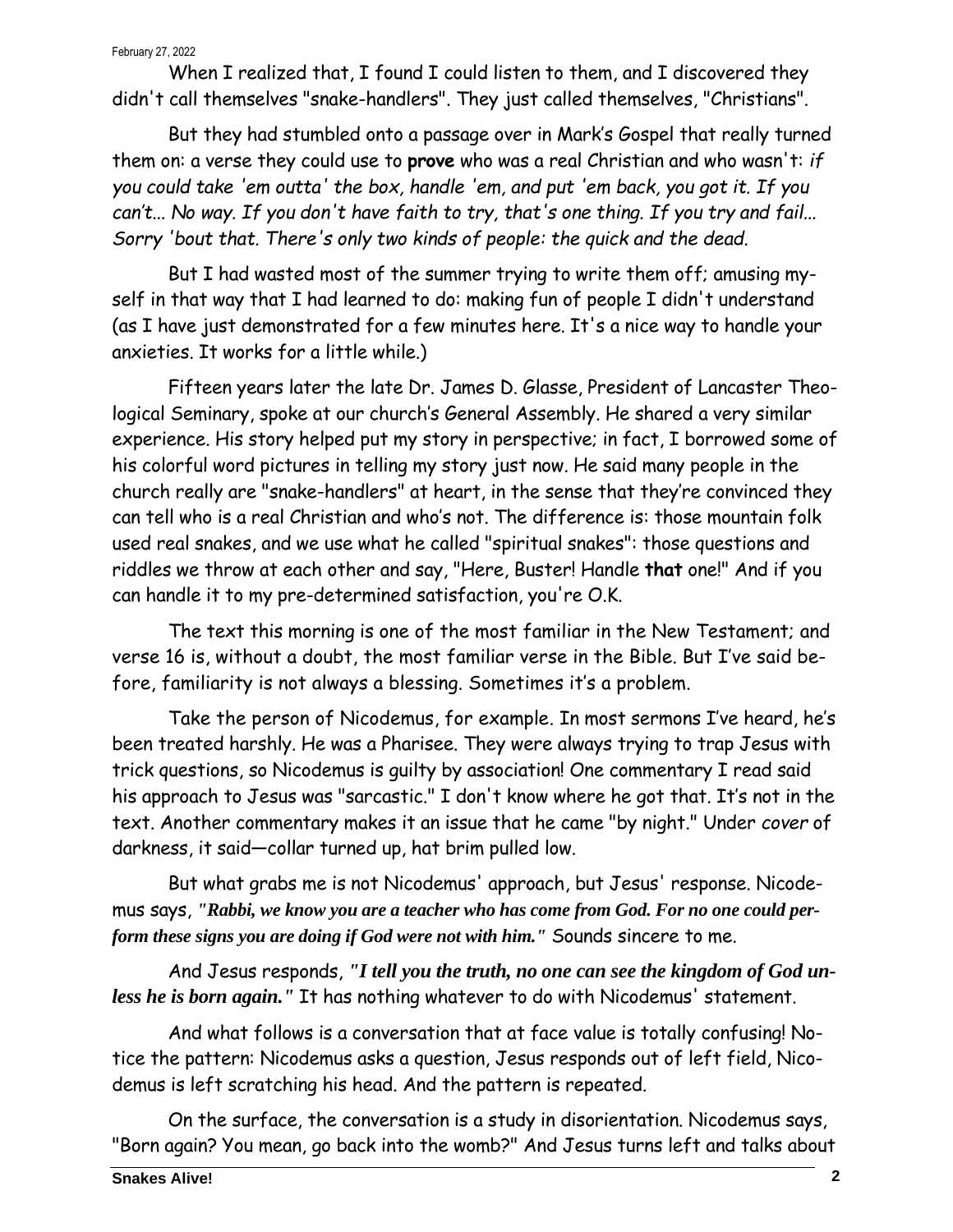## February 27, 2022

being born of water and spirit—and he talks about flesh and spirit—and he says the wind blows wherever it wants to… He never addresses Nicodemus' comments or answer his questions!

If we are to make sense of it, we need a point of reference; maybe toward the end of the story—in verse 14: *"And just as Moses lifted up the serpent in the wilderness, so must the Son of Man be lifted up, that whoever believes in him may have eternal life."*

Moses led those Hebrew slaves from the mud pits of Egypt, across the Red Sea, down to the Sinai Peninsula, where God met them in a most dramatic way. They stayed there a long time—probably several years—receiving not only the Ten Commandments, but also a format for national organization and religious discipline.

They built the Tabernacle. The tribe of Levi was trained and prepared for the priesthood. A legal system and a court system were established. And, finally, they moved out toward a land they'd only heard about from their grandfathers around campfires in the evenings.

Along the way they set up camp one night; built their cooking fires and were settling in, when they discovered their camp was infested with poisonous snakes. People were being bitten right and left, and they were falling like flies.

Nothing they did helped. None of their home-remedies and potions countered the snakes' venom. There was no secure place they could go to escape the vicious attacks. The snakes were everywhere!

So Moses prayed to the Lord, and the Lord said to Moses, "Gather a bunch of bronze, melt it down, make a snake, and put it on a stick."

Moses said, "Right! These people have been brought out here in the desert to live the strange lifestyle of a nomad. They've dealt with poisoned water holes; attacks from Bedouin tribesmen; desert sandstorms and heat; lack of food; now they're watching their babies swell up and die from snake bite, and you want me to make a snake out of scrap metal and put it on a stick?"

The Lord said, *"…anyone who is bitten can look at it and live." So, Moses made a bronze snake and put it on a pole. Then when anyone was bitten by a snake and looked at the bronze snake, he lived.* **(NUMBERS 21:8-10 NIV)**

And Jesus said to Nicodemus, *"Just as Moses lifted up the snake in the desert, so the Son of Man must be lifted up, that everyone who believes in him may have eternal life***." (JOHN 3:14-15 NIV)** It's really no surprise that Nicodemus had trouble with that. We have extraordinary problems with it, ourselves; so, we just ignore it—skip over it and move directly to John 3:16. We don't need no stinking context!

We've walked on the moon, cured most diseases known to man, and can prevent, or at least reduce the risks and symptoms related to the diseases we can't cure. We've almost eliminated smallpox and polio from the planet. We can predict the weather with 80-90% accuracy.